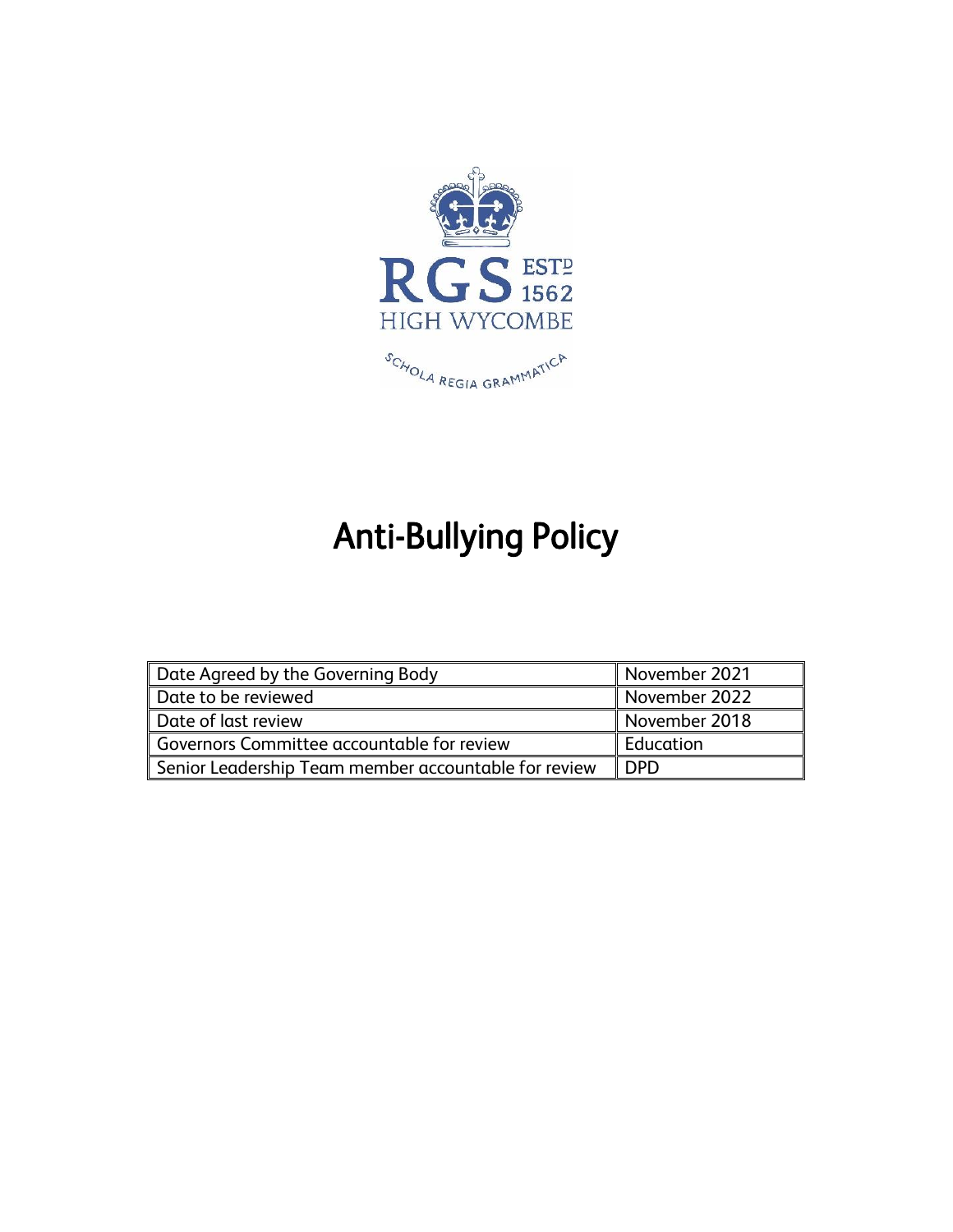

# RGS Anti-Bullying Policy

# 1. Introduction

This policy should be read in conjunction with other relevant policies: BMA note: place policies below in alphabetical order

- Acceptable Use of ICT Systems and Learning Gateway Policy
- **Behaviour Policy**
- Child Protection Policy
- Equalities Policy
- Home-School Agreement
- Mobile Phone Policy
- Peer on Peer Abuse Policy
- PSHE and Relationships Policy
- Online Safety Policy
- RGS Behaviour Chart
- School Rules
- Sixth Form Agreement

This policy also encompasses all students, adults and working practices under the responsibility of the Royal Grammar School including Fraser Youens Boarding House. There are additional specific Boarding House guidelines relating to anti-bullying issues in the Boarding House Handbook for Staff.

# 2. Statement of Principles and Values

At the Royal Grammar School, we believe that everyone in the School should have the same basic rights to freedom from all forms of harassment. Our vision is to have high standards of teaching and learning which challenge our students to achieve. Our anti-bullying policy supports this ideal by:

- Promoting respect and tolerance for each other.
- Helping students towards an understanding of what is right and wrong.
- Supporting everyone in forming good relationships with adults and peers.

We believe in tackling incidents of bullying and harassment by encouraging an environment where individuality is celebrated and individuals can develop without fear. This involves including and engaging everyone's perception of bullying.

We believe that students should be fully involved in writing, implementation, monitoring and review of an anti-bullying policy. The following definitions of bullying were suggested by students.

#### 3. Definition of Terms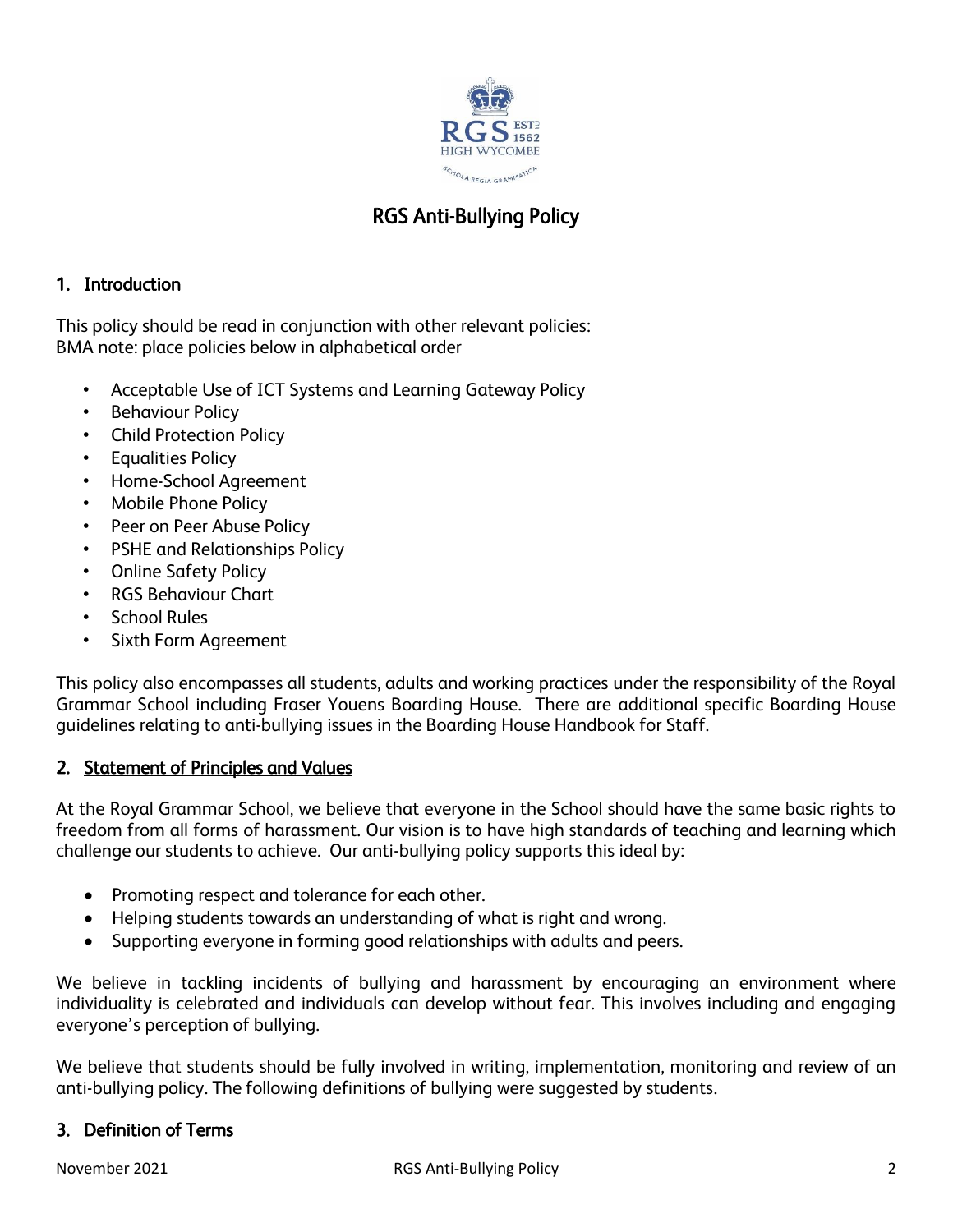# What is bullying?

Bullying …

- is hurtful, threatening, harmful and disrespectful behaviour. Bullying incidents involve a bully or bullies, a victim or victims and possibly bystanders
- can be unprovoked and is often repetitive
- can be hidden and often victims do not tell about their experiences for complex reasons
- reflects the misuse of power with one or more people victimised by the bully or bullies

Bullying behaviours can include physical, verbal, written, social and psychological aspects such as:

- name-calling, use of offensive or annoying nick-names, mocking, making people feel inferior, making offensive comments, graffiti, taunting about physical and personal differences (this includes racist, sexist, SEN/disablist, homophobic and LGBT bullying)
- kicking, hitting, slapping, tripping people up, pushing, spitting, fighting or any use of aggression and intimidation
- taking, damaging or hiding belongings, taking money or other possessions with threats
- spreading hurtful or untruthful rumours
- socially excluding people from groups, e.g. not talking to them, excluding them from activities
- threatening or intimidating words or behaviours
- extortion

Cyber-bullying is the use of technology such as mobile phones, email, chat rooms, gaming sites or social media to harass, threaten, embarrass, intimidate or target an individual. Types of cyber-bullying can include:

- Flaming: Online fights usually through emails, instant messaging or chat rooms where angry and rude comments are exchanged.
- Denigration: Putting unpleasant or malicious online messages through email, instant messaging, chat rooms, or websites set up to make fun of someone.
- Exclusion: Intentionally leaving someone out of a group such as instant messaging, friend sites, or other online group activities.
- Outing: Sharing secrets about someone online including private information, pictures, and videos.
- **Trickery:** Tricking someone into revealing personal information then sharing it with others.
- Impersonation: Pretending to be someone else when sending or posting unpleasant, malicious or false messages online.
- Harassment: Repeatedly sending malicious messages to someone online.
- Cyber-stalking: Continuously harassing and denigration including threats of physical harm.
- The sending of nude or semi-nude images: this is the sending or receiving of sexually explicit or sexually suggestive images, messages, or videos via online electronic devices. The sending of nude or semi-nude images is always treated as a safeguarding concern.
- Upskirting the act of taking a sexually intrusive photograph up someone's skirt without their permission.

The school has a separate policy related to on-line safety addressing the use of mobile technology, social media, appropriate online activity, security, access and monitoring procedures in place.

Bullying is harmful to all involved, not just the bullied, and can result in long-term outcomes of self-doubt, lack of confidence, low self-esteem, depression, anxiety, self-harm and in extreme cases serious mental health concerns.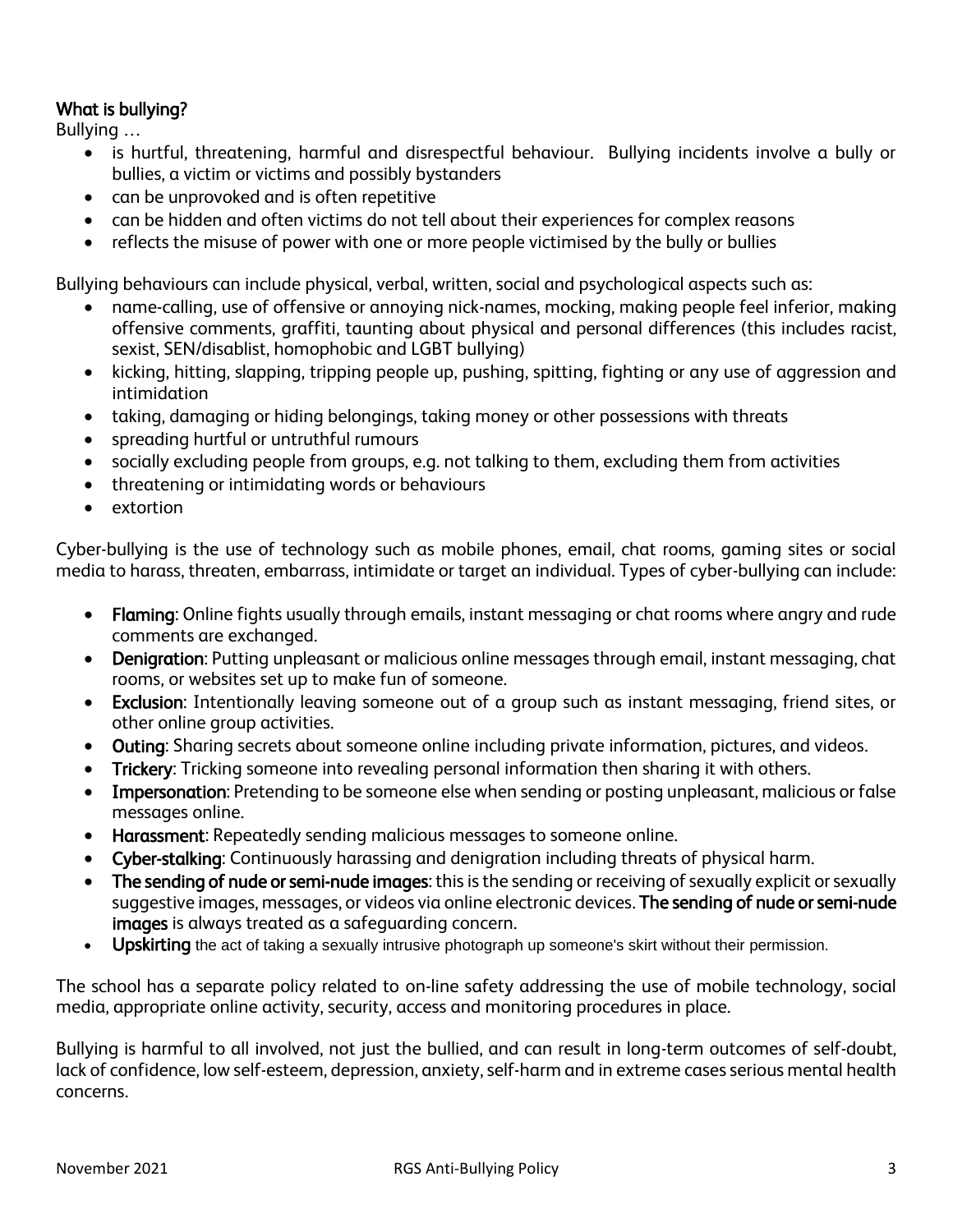"Keeping Children Safe in Education" (September 2021) places a responsibility on schools to operate a zerotolerance policy to peer on peer abuse and not pass off incidents as 'banter' or 'just growing up'. RGS will reassure victims they are being taken seriously and that they will be supported and kept safe. Cases of extreme bullying and peer on peer abuse (including sexual harassment and violence), should be treated as a child protection issue.

The Royal Grammar School is aware that it is a possibility that the bully may be an adult The School will follow child protection procedures where this is the case. It is also possible for students to bully adults and this too will be treated seriously and is covered in our Behaviour Policy.

# 4. Signs and Symptoms

A student may indicate by signs or behaviour that they are being bullied. Adults should be aware of possible signs that could indicate a reaction to bullying:

- frightened of walking to or from school;
- does not want to go on the school / public bus;
- asks to be driven to school;
- change in usual routine;
- unwilling to go to school;
- begins to truant;
- difficulty sleeping or frequent nightmares;
- feels ill in the morning headaches, stomach aches;
- becomes withdrawn, anxious, or lacking in confidence;
- starts stammering;
- attempts or threatens running away, self-harm or suicide;
- comes home with clothes torn or books damaged;
- has possessions which are damaged or "go missing";
- asks for money or starts stealing money;
- continually loses money;
- has unexplained cuts or bruises;
- becomes aggressive, disruptive or unreasonable;
- sudden loss of friends or avoidance of social situations;
- bullying other children or siblings;
- changes in eating habits skipping meals, binge eating or coming home hungry because they have not eaten lunch;
- frightened to say what is wrong;
- gives improbable excuses for any of the above;
- loss of interest in activities they used to enjoy;
- afraid to use the internet or mobile phone;
- nervous or jumpy when a message on social media/text is received.

In-school behaviour signs:

- finds it difficult to join a group during class work and discussion;
- reluctant to answer questions in class or approach staff for academic help;
- signs or spoken language which imply an unusual lack of self-esteem;
- disengagement during tutor activities;
- isolated or alone at lunch or break time;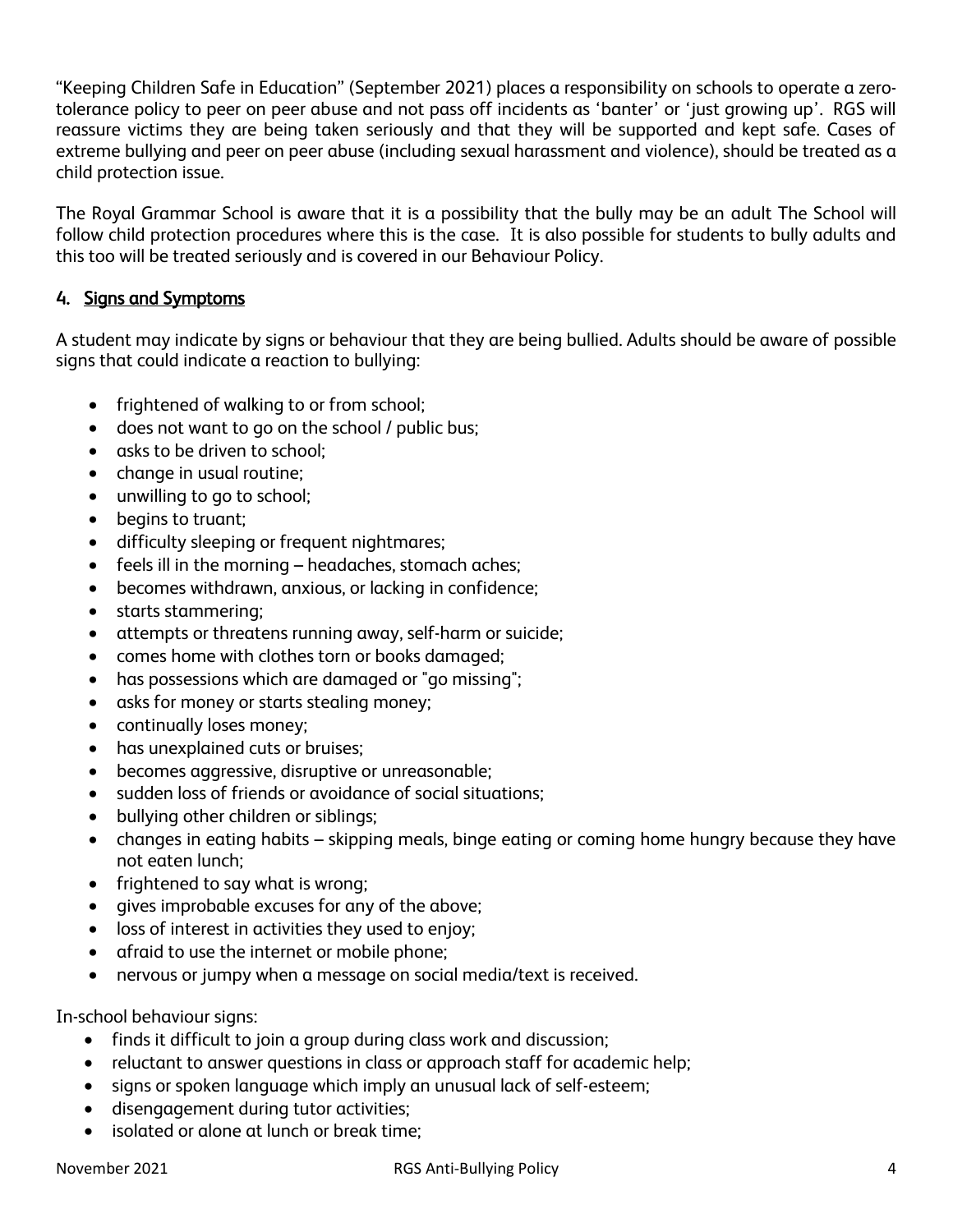- standard of work declines;
- unusual lack of care or engagement in class work and homework.

These signs and behaviours could indicate other problems, but bullying should be considered a possibility and if it is felt appropriate, should be investigated.

#### 5. Roles and Responsibilities

The Education Act 2002, Education and Inspections Act 2006, the DfE guidance "Preventing and Tackling Bullying" (July 2017), "Approaches to Preventing and Tackling Bullying: Case Studies" (June 2018) and the Public Sector Equality Duty set out in section 149 of the Equalities Act 2010 all refer to a school's legal responsibility to prevent and tackle bullying. This policy has also been written with reference to "Keeping Children Safe in Education" (September 2021) and "Working Together to Safeguard Children" (July 2018) and "Sharing nudes and semi-nudes: advice for education settings working with children and young people" (December 2020) By law, all state schools must have a behaviour policy in place and displayed on their website and must also follow anti-discrimination law. This means staff must act to prevent discrimination, harassment and victimisation within the school. In addition, The Royal Grammar School has developed this anti-bullying policy, a copy of which is available on the school website for parents, staff and students to access.

Whilst schools are not directly responsible for bullying behaviour away from their premises, nevertheless students are encouraged not to suffer in silence. If the bullying incident involves students from the RGS, if appropriate, the response will be the same as an incident occurring at school. During school hours, when students are on the way to and from school and while students are taking part in school visits and after school clubs, the school has direct responsibility to ensure children feel safe and secure.

#### **Staff**

Staff have a vital role to play as they are at the forefront of behaviour management and supporting students' sense of well-being in the school. They have the closest knowledge of the students in their care and should build up a relationship involving mutual support, trust and respect. Staff will:

- Be responsible for ensuring that the policy and procedures are followed, and consistently and fairly applied.
- Attend training that equips them to identify bullying and to follow school policy and procedures with regard to behaviour management.
- Provide students with a framework of behaviour, including classroom conduct rules, which supports the whole school policy on behaviour.
- Use a range of methods to help prevent bullying and to establish a positive climate of trust and respect for all.
- Keep a vigilant watch on suspected 'bullies'.
- Do all they can to support a child who is being bullied.
- Behave in a respectful and caring manner to students and colleagues.
- Provide students with a good role model.
- Raise awareness of bullying through assemblies, lessons, discussions in form period, the RGS Anti-Bullying Charter, peer support, annual online-safety presentations for Year 7 and all new boarders, school council, PSHCE, national anti-bullying week, training for prefects and an annual bullying survey.
- Keep the governing body informed regarding issues concerning behaviour management via the Senior Team.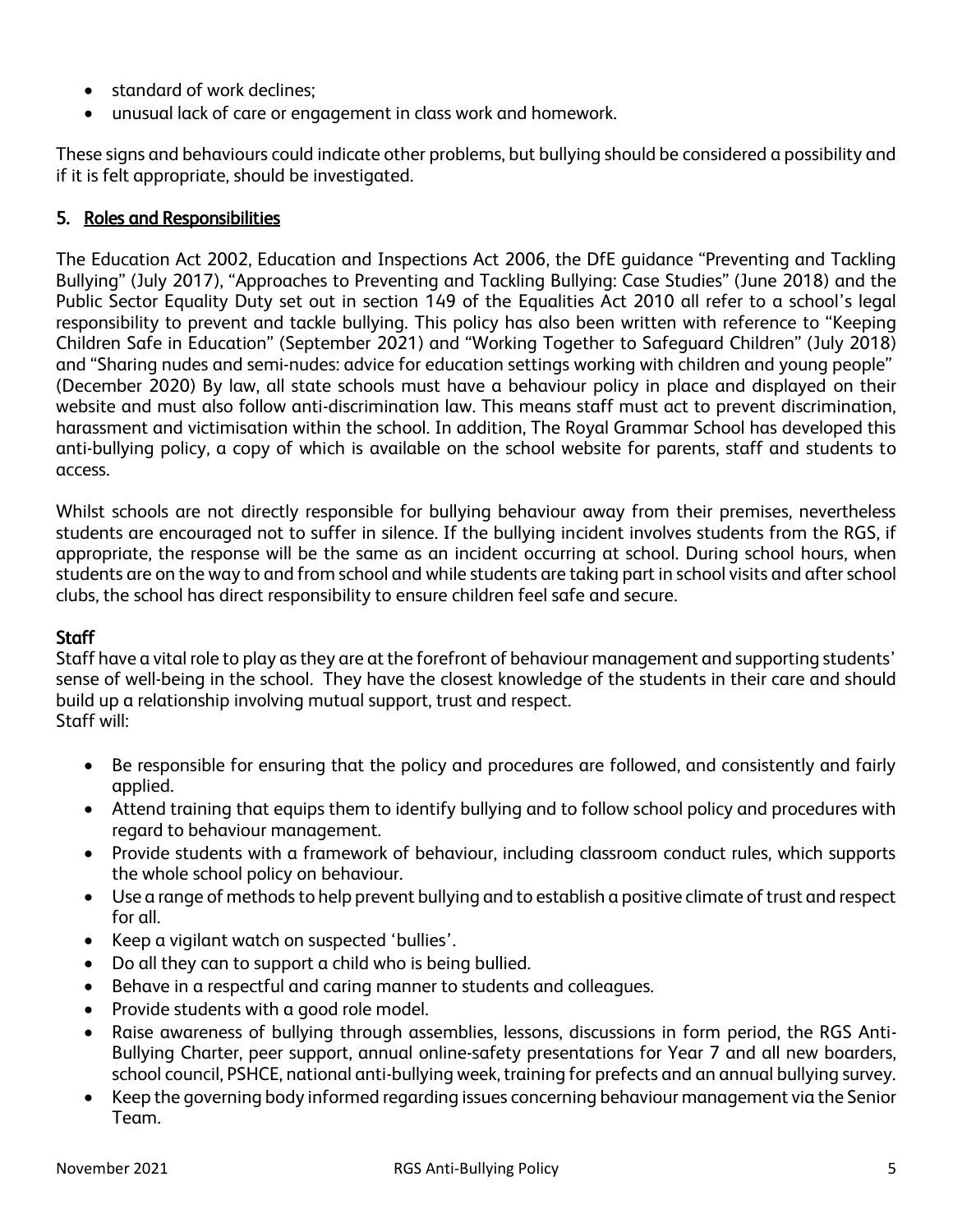#### Parents/Carers will:

- Support the school by reading the Anti-Bullying Policy.
- Support the school by not accepting any form of bullying behaviour and by reporting any bullying incidents that they are aware of; this includes reporting any suspected signs of bullying.
- Encourage their child to be a positive member of the school community by following the School's Anti-Bullying Charter.

#### Governors will:

- Support the Headmaster and the staff in the implementation of this policy.
- Be fully informed on matters concerning anti-bullying, the monitoring of bullying, and the effectiveness of this policy.

#### Students will:

- Be encouraged to tell somebody they trust if they are being bullied, and if the bullying continues they must keep letting people know.
- Be expected to tell somebody if they see someone else being bullied.
- Be made fully aware of the school policy, procedures and expectations.
- Be encouraged to participate fully in activities that raise their awareness about bullying, in order that they clearly understand what to do if they, or another child, are being bullied.

### Bullying in the workplace:

- Incidents, where it has been deemed that a member of staff has been bullying a student, will be taken very seriously. The Headmaster, with the support of the governing body, will deal with this; formal action will be taken where necessary. Such action will also be taken if it is deemed that a member of staff is bullying other members of staff.
- In the event of the Headmaster being involved in such incidents, reports will be given immediately to the Chair of Governors who will also take formal action where necessary.

# 6. Practice and Procedures

If a student feels they have been bullied they should be encouraged to speak to their Form Tutor, a subject teacher, Head of Year, the Student Development Assistant, Assistant Head for Student Development, prefect, school counsellor, Matron or any other responsible adult in the school They can also inform staff via the "Concern Reporting "portal on Cloudbox.

#### Dealing with an incident

All bullying behaviour or threats of bullying are investigated. No two cases are the same, which can make consistency of response difficult. It is widely accepted that whilst punishment of the bully may be deemed necessary, he will also be given support and advice on how to behave in a more positive manner towards his peers. Actions and sanctions/consequences follow a tiered approach dependent on the nature of each incident and in line with the school Behaviour Policy and the "RGS Behaviour Chart".

#### 1. The school supports all involved by:

- Talking through the incident with the person bullied and the bully. This may involve talking to those who have seen the incident and may involve students writing "Incident Reports".
- Helping the victim and the bully to express their feelings.
- Talking about which rule/s or policies has/have been broken.
- Discussing strategies for making amends.
- Discussing how the situation will be monitored or supported in the future if appropriate.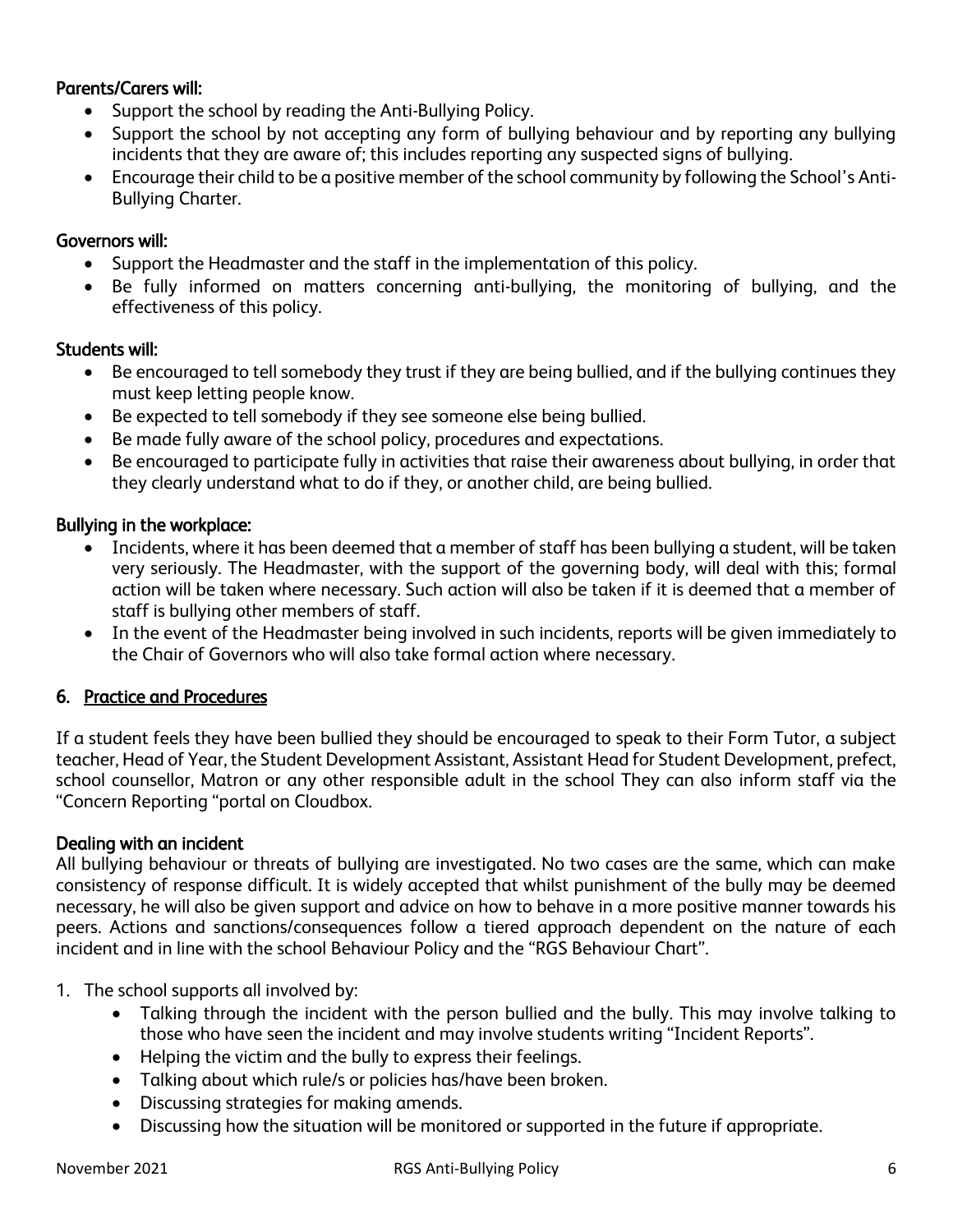- 2. It may be appropriate or necessary to also use sanctions which may include:
	- time away from an activity within the classroom
	- missing break/lunch or another activity
	- communication with home
	- restorative justice approaches
	- meeting with parent/carer, staff and student
	- detention after school
	- Saturday morning detention
	- Pastoral Support Plan
	- Suspensions
- 3. Parents (of both the bully and the person bullied) are informed of what has happened, and how it has been dealt with. Records of incidents are logged, usually by the Head of Year. Where appropriate, copies of correspondence and incident reports will be placed on file. Child protection procedures should always be followed when child protection/safeguarding concerns arise.

#### 7. Strategies to reduce bullying

The school has adopted a range of strategies to prevent and reduce bullying, to raise awareness of bullying and support victims and those displaying bullying behaviour, including:

- The consistent promotion of the school's Behaviour Policy, RGS Behaviour Chart and the RGS Anti-Bullying Charter (Appendix 1)
- The reinforcement of the clear message that bullying has no place at the Royal Grammar School.
- Prompt action when bullying incidents are reported.
- Form Tutors and Heads of Year monitoring and responding to concerning behaviours logged on SIMS.
- Consultation with students through school surveys and other pupil voice methods.
- An annual bullying survey.
- Taking part in initiatives such as Anti-Bullying Week.
- Annual mufti day to raise money for an Anti-Bullying charity.
- Training for all members of staff on anti-bullying policy and strategy.
- The supervision by school staff of all social areas at lunch and break times.
- Sixth Form Prefects for Year 7 Forms.
- Prefects receive training on the issue of bullying.
- Providing information to all parents on the symptoms of bullying and the steps to take if they suspect their child is being bullied.
- The celebration of all students' backgrounds and cultures through assemblies.
- Assemblies and PSHCE learning sessions which explore bullying issues.
- Raising awareness of cyber bullying and teaching students to safely use technology (including mobile phones, social media and the internet), including presentations by the school Child Exploitation and Online Protection Ambassador to deliver advice on how to avoid and respond to cyberbullying and Online-Safety concerns.
- All websites accessed in school are screened. This software screens the language used in all documents, emails and websites.
- Work with multi-agency teams including police and children's services as appropriate.
- Access to the school counsellor available by request via a Head of Year or the Assistant for Student Development.
- Contact the parents of both the child being bullied and the bully.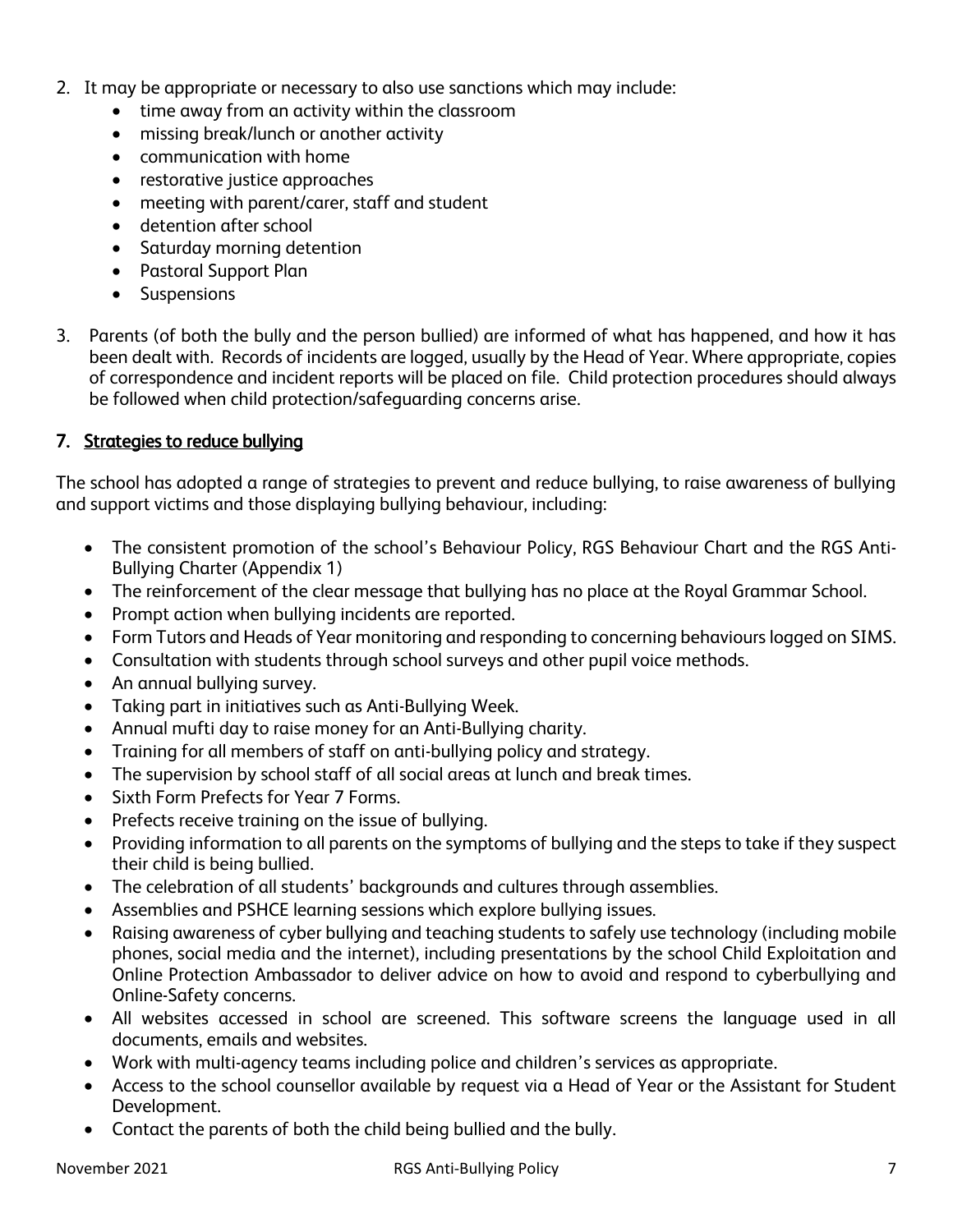- Challenging sexual content within verbal abuse especially challenging the word 'gay' and other homophobic language.
- "Concern Reporting" portal on Cloudbox

# 8. Monitoring

The implementation and effectiveness of this policy will be monitored by the Deputy Headmaster and the Assistant Head for Student Development who will provide the governors with regular feedback. All students complete an annual bullying survey and this is particularly helpful in the monitoring, evaluating and action planning cycle.